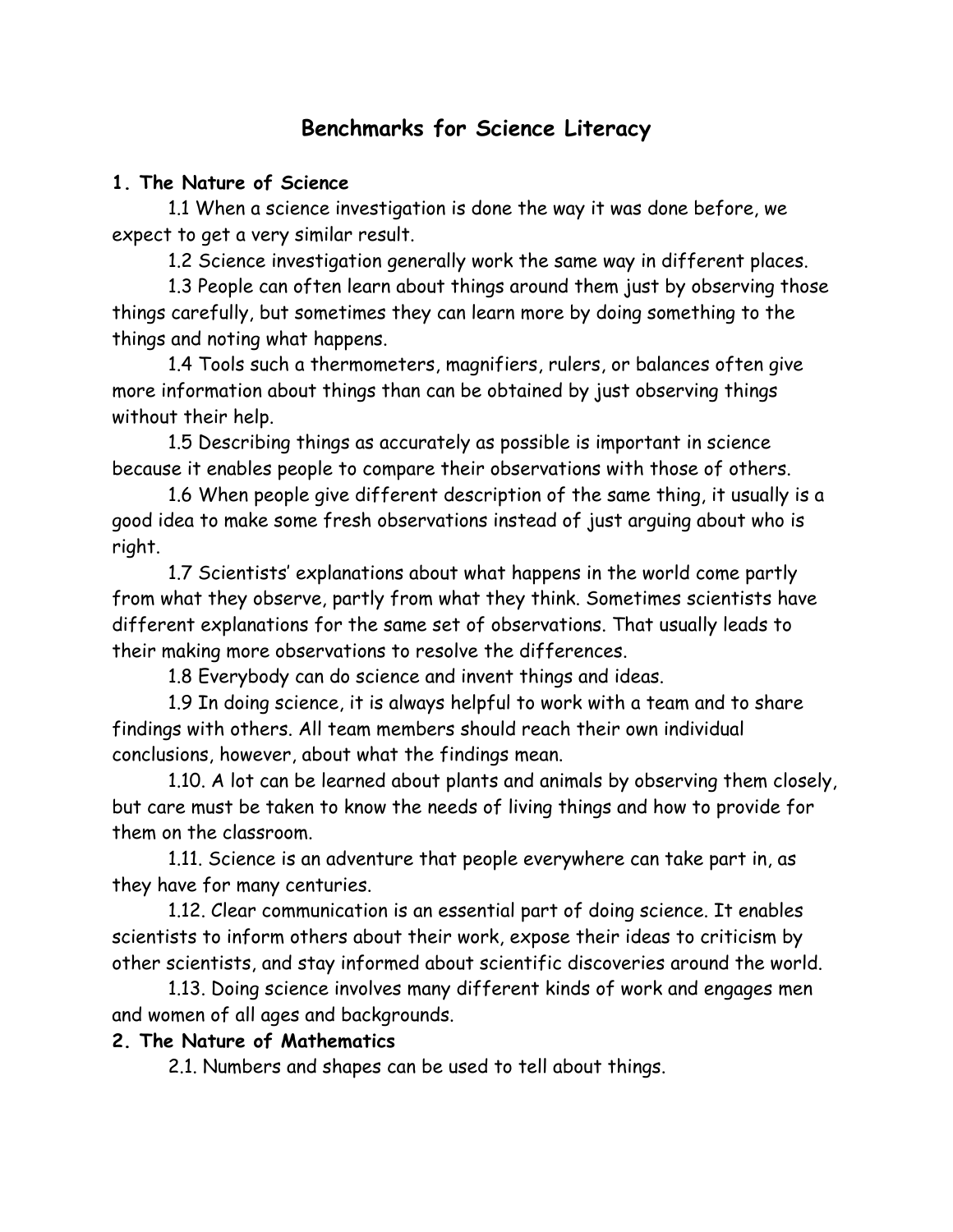2.2. Numbers and shapes -- and operations on them -- help to describe and predict things about the world around us.

#### **3. The Nature of Technology**

 3.1. Tools are used to do things better and more easily and to do some things that otherwise could not be done at all. In technology, tools are used to observe, measure, and make things.

 3.2. When trying to build something or get something to work better, it usually helps to follow directions if there are any or to ask someone who has done it before for directions.

3.3. People can use objects and ways of doing things to solve problems.

 3.4. People, alone or in groups, are always inventing new ways to solve problems and get work done. The tools and ways of doing things that people have invented affect all aspects of life.

### **4. The Physical Setting**

 4.1. Some events in nature have a repeating pattern. The weather changes from day to day, but things such as temperature and rain (or snow) tend to be high, low, or medium in the same months of every year.

 4.2. Water can be a liquid or a solid and can go back and forth from one form to the other. If water is turned into ice and then the ice is allowed to melt, the amount of water is the same as it was before freezing.

 4.3. Water left in an open container disappears, but water in a closed container does not disappear.

 4.4. Air is a substance that surrounds us, takes up space, and whose movement we feel as wind.

 4.5. When liquid water disappears, it turns into a gas (vapor) in the air and can reappear as a liquid when cooled, or as a solid if cooled below the freezing point of water. Clouds and fog are made of tiny droplets of water.

 4.6. Objects can be described in terms of the materials they are made of (clay, cloth, paper, etc.) and their physical properties (color, size, shape, weight, texture, flexibility, etc.).

 4.7. Things can be done to materials to change some of their properties, but not all materials respond the same way to what is done to them.

 4.8. Materials may be composed of parts that are too small to be seen without magnification.

4.9. The sun warms the land, air, and water.

 4.10. When warmer things are put with cooler ones, the warm ones lose heat and the cool ones gain it until they are all the same temperature. A warmer object can warm a cooler object by contact or at a distance.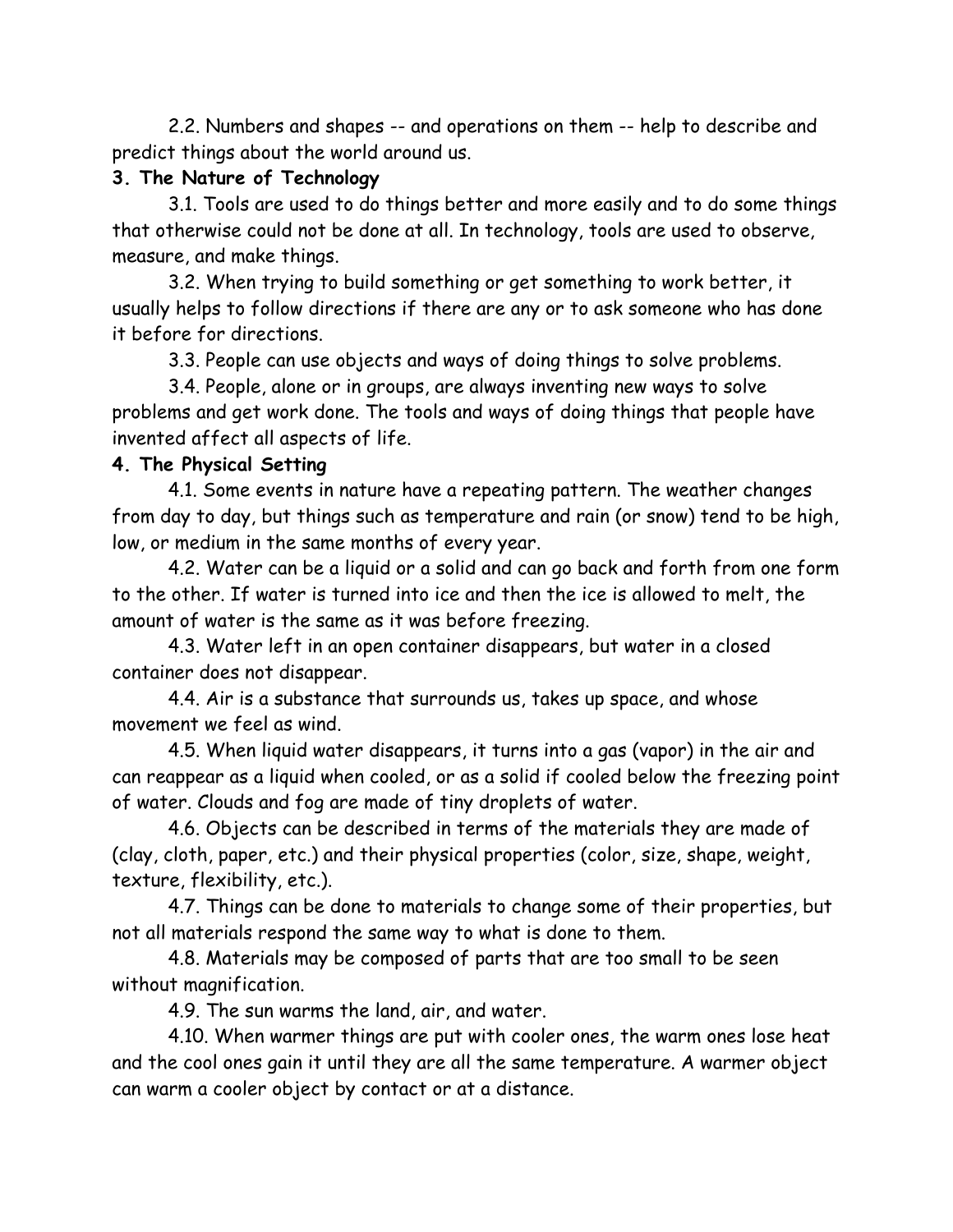4.11. Some materials conduct heat much better than others. Poor conductors can reduce heat loss.

4.12. Things that make sound vibrate.

#### **5. The Living Environment**

 5.1. Some animals and plants are alike in the way they look and in the things they do, and others are very different from one another.

 5.2. Plants and animals have features that help them live in different environments.

 5.3. For any particular environment, some kinds of plants and animals survive well, some survive less well, and some cannot survive at all.

 5.4. Different plants and animals have external features that help them thrive in different kinds of places.

#### **6. The Human Organism**

 6.1. People use their sense to find out about their surroundings and themselves. Different senses give different information. Sometimes a person can get different information about the same thing by moving closer to it, or farther away from it.

 6.2. People can learn from each other by telling and listening, showing and watching, and imitating what others do.

 6.3. Learning means using what one already knows to make sense out of new experiences or information, not just storing the new information in one's head.

#### **8. The Designed World**

 8.1. Naturally occurring materials such as wood, clay, cotton, and animal skins may be processed or combined with other materials to change their properties. ,

 8.2. Through science and technology, a wide variety of materials that do not appear in nature at all have become available, ranging from steel to nylon to liquid crystals.

 8.3. The sun is the main source of energy for people and they use it in various ways.

 8.4. People try to conserve energy on order to slow down the depletion of energy resources and/or to save money.

#### **9. The Mathematical World**

 9.1. Numbers can be used to count things, place them in order, or to name them.

9.2. Simple graphs can tell about observations.

 9.3. Similar patterns may show up in many places in nature and in the things people make.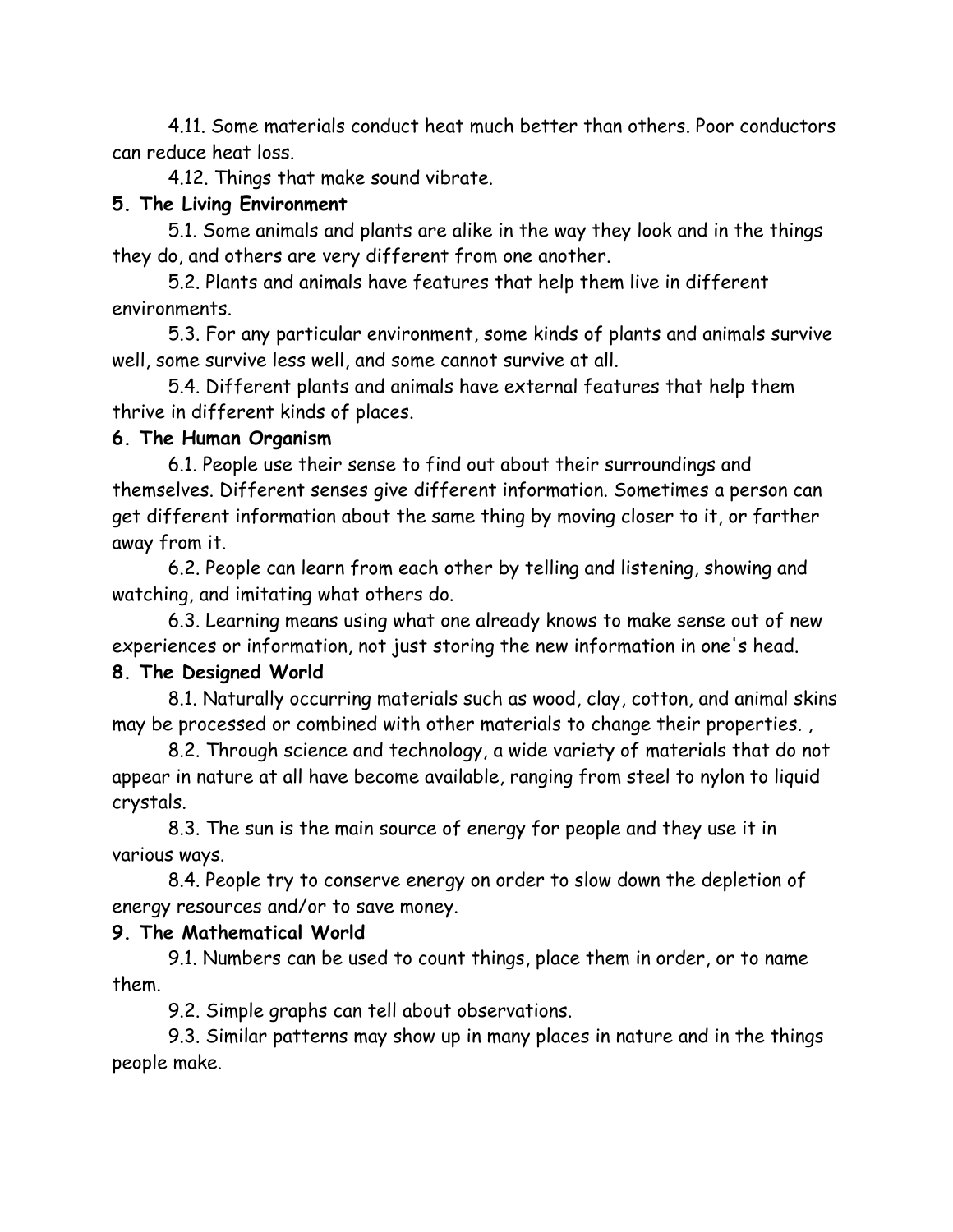9.4. Tables and graphs can show how values of one quantity are related to values of another.

 9.5. Some things are more likely to happen than others. Some events can be predicted well and some cannot. Sometimes people aren't sure what will happen because they don't know everything that might be having an effect.

 9.6. Often a person can find out about a group of things by studying just a few of them.

 9.7. Some predictions can be based on what is known about the past, assuming that conditions are pretty much the same as now.

 9.8. People are more likely to believe your ideas if you can give a good reason for them.

 9.9. One way to make sense of something is to think how it is like something more familiar.

## **11. Common Themes**

11.1. Most things are made of parts.

 11.2. A model of something is different from the real thing but can be used to learn something about the real thing.

11.3. One way to describe something is to say how it is like something else.

 11.4. Things can change in different ways, such as in size, weight, color, and movement. Some small changes can be detected by taking measurements.

## **12. Habits of Mind**

 12.1. Students should be able to raise questions about the world around them and be willing to seek answers to some of them by making careful observations and trying things out.

 12.2. Students should be able to keep records of their investigations and observations and not change the records later.

 12.3. Students should be able to offer reasons for their findings and consider reasons suggested by others.

 12.4. Students should be able to use whole numbers and simple everyday fractions in ordering, counting, identifying, measuring, and describing things and experiences.

 12.5. Students should be able to make something out of paper, cardboard, wood plastic, metal, or existing objects that can actually be used to perform a task.

 12.6. Students should be able to measure and mix dry and liquid materials (in the kitchen, garage, or laboratory) in prescribed amounts, exercising reasonable safety.